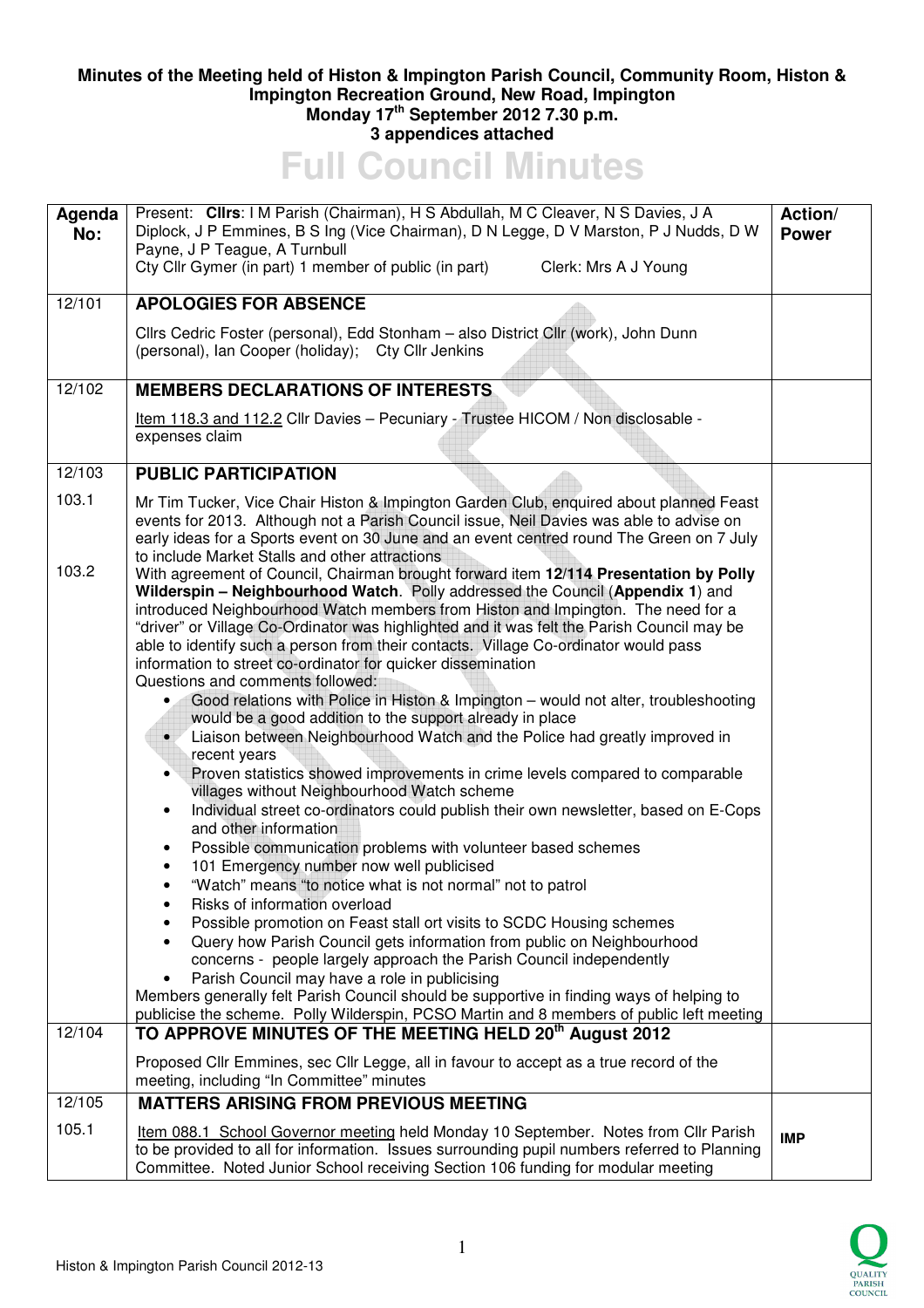|        | room/activity space. Chair of Infants School willing to discuss status of playing field                                                                                                 | Action/                             |
|--------|-----------------------------------------------------------------------------------------------------------------------------------------------------------------------------------------|-------------------------------------|
| 105.2  | Item 088.2 Police Panel Cllr Parish compiling mail to local Chairs<br>Item 088.4 Code of Conduct issues clarification still awaited. Copy Register of Interest                          | <b>Power</b><br><b>IMP</b>          |
| 105.3  | forms provided to all for use when alterations required. Future agenda                                                                                                                  |                                     |
| 105.4  | Item 090.2 Buchans meeting to be set end of September; General Power of Competence<br>training Cllrs Payne, Emmines and Teague attending at £35 per attendee; Communications            | DWP/JPE/                            |
|        | between Councillors feedback received, will form part of a review by Cllr Ing                                                                                                           | <b>JPT</b>                          |
|        | Item 091.3 signs SDC were working on NIAB land, signs now removed. Further sign for                                                                                                     |                                     |
| 105.5  | Bellway Homes is confusing on B1049<br>Item 091.4 Merrington Place Campbell Buchanan refer Council to Luminus. Environment                                                              | <b>PJN</b>                          |
| 105.6  | Committee to follow up, noting overlap with Planning Committee                                                                                                                          |                                     |
| 105.7  | Item 096.4 Newsletter preparation time calculation of time made<br>Item 097.2 Cambs ACRE Cllrs Ing, Dunn and Clerk to attend session on Community Led                                   | <b>BSI/JD</b>                       |
| 105.8  | Plans                                                                                                                                                                                   |                                     |
| 12/106 | <b>VACANCY &amp; CO-OPTION TO PARISH COUNCIL</b>                                                                                                                                        |                                     |
|        |                                                                                                                                                                                         | <b>October</b>                      |
|        | No nominations received for 2 vacancies. Next agenda                                                                                                                                    | agenda                              |
| 12/107 | <b>TO RECEIVE REPORTS</b>                                                                                                                                                               |                                     |
| 107.1  | County Clirs and District Council Reports: County Council written report accepted from<br>Cty Cllr Jenkins covering: Economy Transport & Environment Services; Children & Young         |                                     |
|        | People's Services; Adult & Community Services; local matters including speeding, cycle                                                                                                  |                                     |
|        | route survey. Up-date from Cllr Gymer: Toucan crossings on A14 approved 17                                                                                                              |                                     |
|        | September; Takeover at Premier Brands site by Hain Celestial. Agreed to write to<br>welcome to our village; Guided Busway Ownership issues and damage to noise barrier;                 |                                     |
|        | Cllr Nudds has written to Mike Davies concerning vegetation growing on cycleway to                                                                                                      |                                     |
|        | Cottenham and cycleway to Milton Cllr Ing requested Highways Committee look at ways of                                                                                                  |                                     |
|        | dealing with 20m gap in provision; Citi8 poor reliability late afternoon; Histon Police Station                                                                                         |                                     |
|        | possible closure - Parish Council to write to appropriate Authority requesting retention;<br>Infants School intake Cllr Gymer to follow up status of responses and joint response to be |                                     |
|        | made to Ombudsman with Cllr Jenkins; Real Time Bus Information boards currently being                                                                                                   |                                     |
|        | erected in Histon & Impington; District Council written report accepted from Dist Cllr                                                                                                  |                                     |
|        | Chatfield covering: Orchard Park retail units planning issues; Scrutiny & Overview; Youth<br>Council; Housing. Noted South Cambs Issues & Options Report (Local Plan) deadline          |                                     |
|        | noon Friday 28 September. Cllr Chatfield agreed to request consideration be given in                                                                                                    |                                     |
|        | future to 8am Monday deadlines to allow volunteers to work over the final weekend                                                                                                       |                                     |
| 107.2  | Clerks Report (Pg 1-2 Appx 2) Noted: Big Tidy Up 8 September Noted Methodist Church                                                                                                     |                                     |
|        | had donated cost of refreshments; Burial Ground Groundsman Clerk to liaise with Cllr<br>Nudds to put forward ideas on how to approach a review of the workload. Employment              | PJN/<br>Employm'nt                  |
|        | Committee then to consider way forward. Employment Committee to consider policy on                                                                                                      | <b>Committee</b>                    |
|        | marking length of service; relocation of roundabout and springys at South Road Order to be                                                                                              |                                     |
| 107.3  | made as soon as possible<br>Other Committee Chairman's Reports - Recreation Ground A matter concerning "arisings"                                                                       |                                     |
|        | pile at Homefield Park had been reported. After some discussion on past decisions and                                                                                                   | AT/PJN                              |
|        | meetings, agreed Clirs Turnbull and Nudds would meet to bring forward a plan to carry out                                                                                               |                                     |
|        | necessary work on deadline and fencing at Homefield Park                                                                                                                                |                                     |
| 12/108 | <b>TO RECEIVE Planning Committee Reports</b>                                                                                                                                            |                                     |
| 108.1  | Draft minutes 21 August, 11 September provided for all and accepted. Next meeting due                                                                                                   |                                     |
| 108.2  | 25 September                                                                                                                                                                            |                                     |
|        | South Cambs Consultation on Issues & Options (Local Plan) - Working Party. Cllr Payne<br>reported on differences of opinion on treatment of proposals for housing at Buxhall Farm.      |                                     |
|        | Capacity issues and relevance of development at Northstowe, Waterbeach. Any                                                                                                             |                                     |
|        | comments from Cllrs welcomed for Working Party meeting due 19 September 4.30 p.m.                                                                                                       |                                     |
|        | parish office. Some discussion also on B1049 capacity issues; "Business Plan"<br>requirement for the community; County Council offer of meeting to discuss issues and                   |                                     |
|        | concerns, previously declined. Planning Committee to confirm Working Party delegation to                                                                                                | <b>Planning</b><br><b>Committee</b> |
|        | respond within timescale (by noon 28 September)                                                                                                                                         |                                     |
| 108.3  | Station Design Group Working Party. Cllr Ing confirmed this could be included as part of                                                                                                |                                     |
|        | the Local Plan submission for consideration by SCDC                                                                                                                                     |                                     |

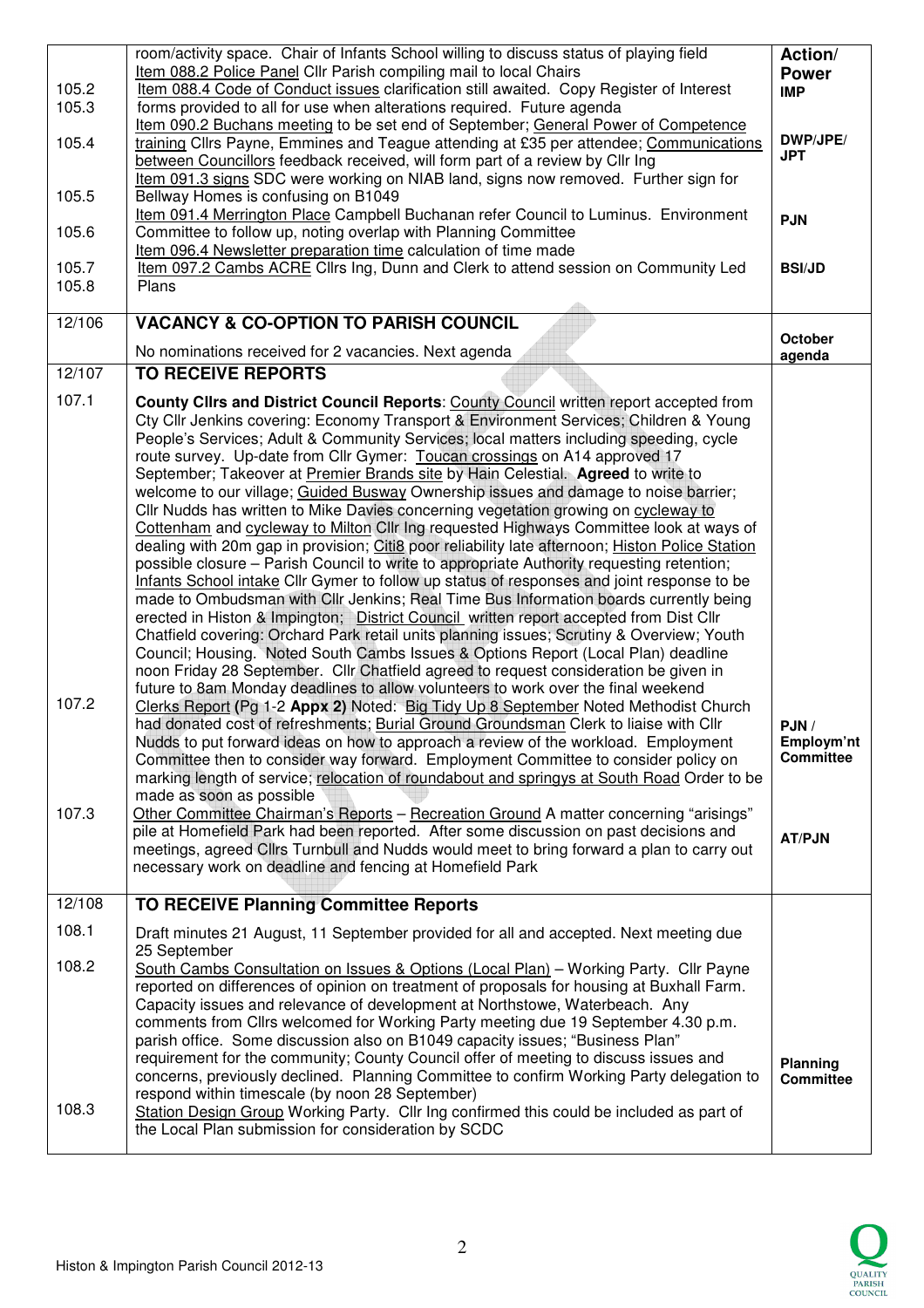| 12/109                  | <b>TO RECEIVE Environment Committee Report</b>                                                                                                                                                                                                                                                                                                                                                                                                                                                                                                                                                                                                                                               | Action/                               |
|-------------------------|----------------------------------------------------------------------------------------------------------------------------------------------------------------------------------------------------------------------------------------------------------------------------------------------------------------------------------------------------------------------------------------------------------------------------------------------------------------------------------------------------------------------------------------------------------------------------------------------------------------------------------------------------------------------------------------------|---------------------------------------|
|                         | Draft minutes 28 August provided to all and accepted. Also notes of Walkabout 28 August.<br>Next meeting due 30 October 2012                                                                                                                                                                                                                                                                                                                                                                                                                                                                                                                                                                 | <b>Power</b>                          |
| 12/110                  | <b>TO RECEIVE Highways Committee Report</b>                                                                                                                                                                                                                                                                                                                                                                                                                                                                                                                                                                                                                                                  |                                       |
| 110.1                   | Draft minutes 6 September (Strategic Transport Planning) provided to all and accepted.<br>Next Highways Management Committee due 18 October; Strategic Transport Planning<br>meeting due 6 December                                                                                                                                                                                                                                                                                                                                                                                                                                                                                          |                                       |
| 110.2                   | Cambs Future Transport Council agreed to send representative to meeting due 24                                                                                                                                                                                                                                                                                                                                                                                                                                                                                                                                                                                                               | <b>IMP</b>                            |
| 110.3                   | September including item on Ely bus 110<br>Response to Transport Consultation due by 28 September 2012 Agreed to delegate to<br>Cllrs Parish, Diplock and Legge to respond within timeframe. All input welcome                                                                                                                                                                                                                                                                                                                                                                                                                                                                               | IMP/JAD/<br><b>DNL</b>                |
| 12/111                  | <b>TO RECEIVE Youth Committee Report</b>                                                                                                                                                                                                                                                                                                                                                                                                                                                                                                                                                                                                                                                     |                                       |
| 111.1<br>111.2          | Draft minutes 10 September provided to all and accepted. Next meeting due 10 December<br>Proposed Cllr Ing, sec Cllr Payne, all in favour and agreed to increase membership from 3<br>to 4 Councillors (plus 2 ex-officio) and from 3 to 4 non-Councillor members. Vacancy to be<br>filled next agenda                                                                                                                                                                                                                                                                                                                                                                                       | October<br>agenda                     |
| 12/112                  | TO RECEIVE Finance, Legal and Administration Report                                                                                                                                                                                                                                                                                                                                                                                                                                                                                                                                                                                                                                          |                                       |
| 112.1                   | Next meeting due 1 October. Retrospective payments (Appx 2) Noted retrospective<br>accounts for Parish Council and Recreation Ground accounts. See Clerks Report page 3                                                                                                                                                                                                                                                                                                                                                                                                                                                                                                                      |                                       |
| 112.2                   | Approve payment of outstanding accounts due (Appx 2) Cllr Davies declared interest and<br>left meeting. Proposed Cllr Ing seconded Cllr Payne all in favour to pay all listed except<br>for: Getmapping plc £50 + VAT (question over population figure) and Histon & Impington<br>Community Minibus £1,353.10 (deferred to item 118.3 following consideration of request).<br>Cllr Davies returned to meeting                                                                                                                                                                                                                                                                                |                                       |
| 112.3<br>112.4<br>112.5 | Amounts paid in (Appx 2)<br>To ratify adoption of Cambridgeshire Local Authority Code of Conduct as formally adopted<br>by SCDC (Minute 12/079.2). Proposed Cllr Payne, sec Cllr Cleaver all in favour and<br>agreed<br>Risk Assessments Review confirmed carried out by Cllr Emmines and Clerk                                                                                                                                                                                                                                                                                                                                                                                              |                                       |
| 12/113                  | <b>RECENT CORRESPONDENCE</b>                                                                                                                                                                                                                                                                                                                                                                                                                                                                                                                                                                                                                                                                 |                                       |
|                         | Circulation List available for all: Cambridgeshire Age UK - Improving later life 2011-12<br>Annual Report and Accounts; Community Right to Build application information; ACRE free<br>seminars Autumn Programme 2012 - sent to all                                                                                                                                                                                                                                                                                                                                                                                                                                                          |                                       |
| 12/114                  | PRESENTATION BY POLLY WILDERSPIN - NEIGHBOUHOOD WATCH                                                                                                                                                                                                                                                                                                                                                                                                                                                                                                                                                                                                                                        |                                       |
|                         | See item 103.2                                                                                                                                                                                                                                                                                                                                                                                                                                                                                                                                                                                                                                                                               |                                       |
| 12/115                  | TO CONSIDER PROCESS FOR NEW WORKING ARRANGEMENTS REVIEW                                                                                                                                                                                                                                                                                                                                                                                                                                                                                                                                                                                                                                      | <b>All Clirs</b>                      |
|                         | CIIr Ing reminded all Councillors to ensure any input to review to be with him by end<br>September, for report at October or November meeting latest. All comments to remain<br>anonymous for purposes of review report                                                                                                                                                                                                                                                                                                                                                                                                                                                                      | October/<br><b>November</b><br>agenda |
| 12/116                  | TO AGREE RECOMMENDATION FOR EXPERIMENTAL REMEDIAL WORKS<br><b>AT 12 NEW ROAD</b><br>Report received outlining problems encountered in glazing to windows. Recommendation<br>made "To fit custom made acoustic triple glazed unit to master bedroom at cost of £529 +<br>vat and review effectiveness after three months". Noted no noise readings prior to work<br>were taken; no budget assigned. Following discussion on Committee members'<br>understanding of discussions to date, wording of recommendation amended to "To fit<br>custom made acoustic triple glazed unit to master bedroom at cost of £529 + vat".<br>Proposed Cllr Davies, sec Cllr Emmines, all in favour and agreed |                                       |

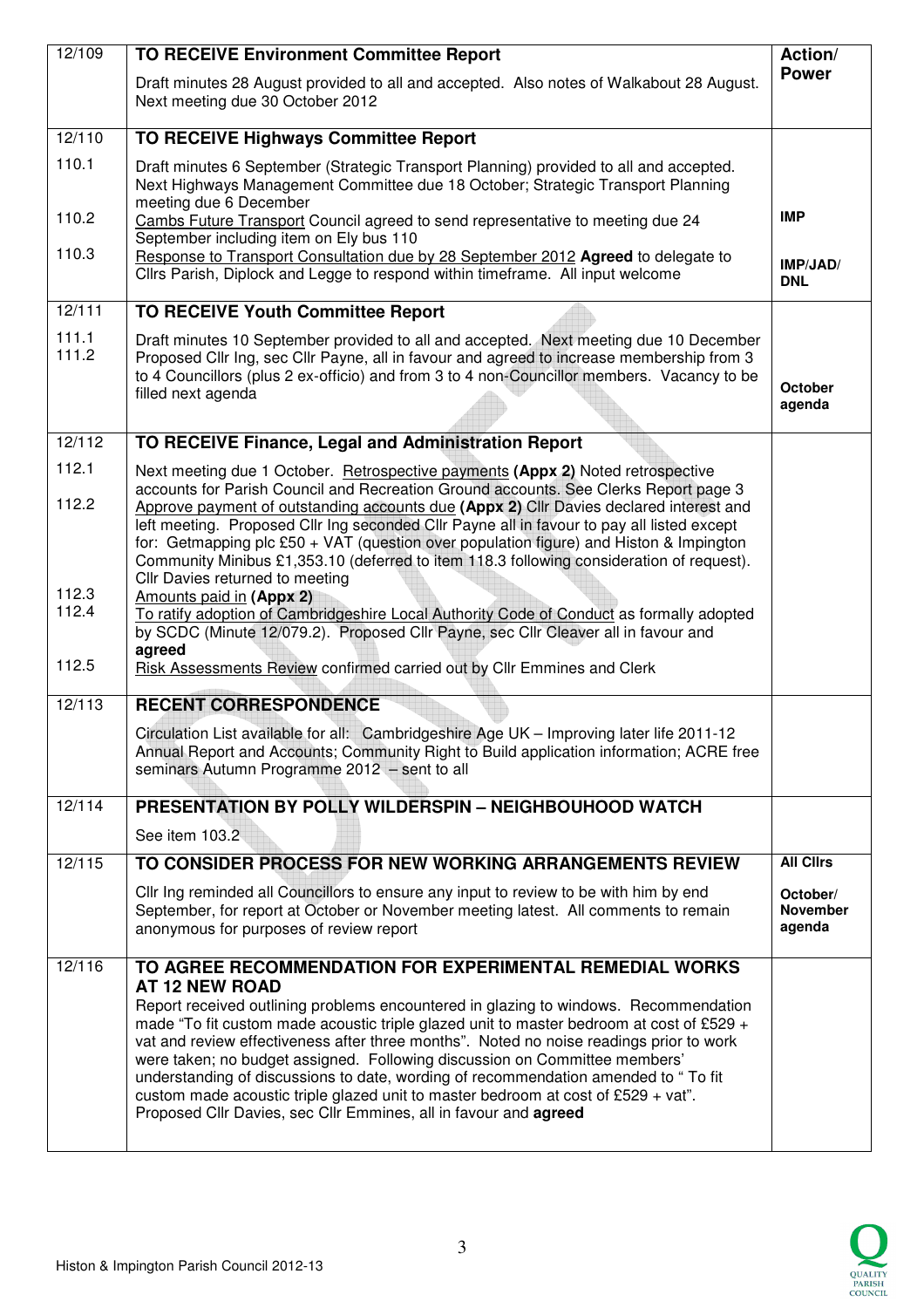| $\frac{1}{2}$ 117 | TO CONSIDER TIMING OF MOVE OF HOMEFIELD PARK RESPONSIBILITY<br><b>FROM RECREATION GROUND COMMITTEE TO ENVIRONMENT COMMITTEE</b>                                                                                                                                                                                                                                                                                                                                                                                                                                                                                                                                                                                                                                                                                                                                                                                                                                                                                                                                                                                                                                                                                                                                                                                                                                                                                                                                                                                                                                                                                                                                                                                                                                                                                                                                                                                                             | Action/<br><b>Power</b>                               |
|-------------------|---------------------------------------------------------------------------------------------------------------------------------------------------------------------------------------------------------------------------------------------------------------------------------------------------------------------------------------------------------------------------------------------------------------------------------------------------------------------------------------------------------------------------------------------------------------------------------------------------------------------------------------------------------------------------------------------------------------------------------------------------------------------------------------------------------------------------------------------------------------------------------------------------------------------------------------------------------------------------------------------------------------------------------------------------------------------------------------------------------------------------------------------------------------------------------------------------------------------------------------------------------------------------------------------------------------------------------------------------------------------------------------------------------------------------------------------------------------------------------------------------------------------------------------------------------------------------------------------------------------------------------------------------------------------------------------------------------------------------------------------------------------------------------------------------------------------------------------------------------------------------------------------------------------------------------------------|-------------------------------------------------------|
|                   | Recreation Ground Committee seek clarity on timing of planned move of item and budget<br>to Environment Committee. Cllrs Nudds and Turnbull set out current position with planned<br>improvements and possible additional funding sums for future improvements. Agreed to<br>defer to October meeting for receipt of detailed proposal. Also for timing of transfer of<br>equipped play areas to Recreation Ground Committee (responsibility for equipment only).                                                                                                                                                                                                                                                                                                                                                                                                                                                                                                                                                                                                                                                                                                                                                                                                                                                                                                                                                                                                                                                                                                                                                                                                                                                                                                                                                                                                                                                                           | October<br>agenda                                     |
|                   | Chairman formally asked for meeting extension under Standing Order No 1 (x). Cllr Nudds<br>and Marston left meeting. Remaining 9 Councillors in favour to extend by 20 minutes                                                                                                                                                                                                                                                                                                                                                                                                                                                                                                                                                                                                                                                                                                                                                                                                                                                                                                                                                                                                                                                                                                                                                                                                                                                                                                                                                                                                                                                                                                                                                                                                                                                                                                                                                              |                                                       |
| 12/118            | <b>OTHER MATTERS AND REPORTS</b>                                                                                                                                                                                                                                                                                                                                                                                                                                                                                                                                                                                                                                                                                                                                                                                                                                                                                                                                                                                                                                                                                                                                                                                                                                                                                                                                                                                                                                                                                                                                                                                                                                                                                                                                                                                                                                                                                                            |                                                       |
| 118.1             | Land rear of Manor Park / Skatepark proposals Report expected on skatepark siting<br>options from Cllrs Parish and Abdullah not yet complete. Planning application for change<br>of use from agricultural to recreational use submitted at cost of £167.50. Planning Case<br>Officer at SCDC had queried future uses and requested clarity. Agreed Planning<br>Committee to respond seeking ways of ensuring consultation was carried out. No<br>timetable agreed for report provision or Public Meeting. Chairman and Cllr Abdullah to                                                                                                                                                                                                                                                                                                                                                                                                                                                                                                                                                                                                                                                                                                                                                                                                                                                                                                                                                                                                                                                                                                                                                                                                                                                                                                                                                                                                     | <b>IMP/HAS</b>                                        |
| 118.2             | meet Skatepark Group to brief them on current position<br>To agree final arrangements for acceptance of HICOP licence for land at rear of Manor<br>Park Noted Environment Committee had asked to meet HICOP representatives. Instead<br>all agreed Chairman to prepare urgent response to recent queries from HICOP members,<br>circulate for comment and Finance, Legal & Admin Committee to finalise and progress the<br>licence                                                                                                                                                                                                                                                                                                                                                                                                                                                                                                                                                                                                                                                                                                                                                                                                                                                                                                                                                                                                                                                                                                                                                                                                                                                                                                                                                                                                                                                                                                          | IMP /<br><b>Finance</b><br>Legal &<br>Admin<br>Comm   |
| 118.3             | To receive Report on Older Person's Co-Ordinator - Cllr Davies declared interest as<br>Treasure and Trustee of HICOM. Report provided (Appendix 3) including request that<br>Parish Council:<br>Continue to support funding the coordinator role up to a maximum of £3,000 in the<br>❖<br>next 12 month period from 1 September 2012 and up to a maximum of 60% of any<br>claim for salary and expenses/other costs. Total annual costs not expected to be<br>over £5,000<br>Agree to meet 70% of the cost of the coordinator role from April to August 2012<br>❖                                                                                                                                                                                                                                                                                                                                                                                                                                                                                                                                                                                                                                                                                                                                                                                                                                                                                                                                                                                                                                                                                                                                                                                                                                                                                                                                                                           |                                                       |
| 118.4             | which amounts to £1,353.10<br>Cllr Davies gave details of Jean Newman's proactive approach and the service provided to<br>the community. Proposed Cllr Parish seconded Cllr Payne to accept the second part of<br>the request to agree to meet 70% of the cost of the co-ordinator role from April to August<br>2012 amounting to £1,353.10. All in favour and agreed that Histon & Impington Parish<br>Council in accordance with its powers under sections 137 and 139 of the Local<br>Government Act 1972, should incur the following expenditure which, in the opinion of the<br>Council, is in the interests of the area or its inhabitants and will benefit them in a manner<br>commensurate with the expenditure:- "to meet 70% of the cost of the coordinator role from<br>April to August 2012 which amounts to £1,353.10. The first part of the request deferred to<br>next agenda when a tighter motion would be put forward. Members requested a factual<br>report from the Co-Ordinator covering achievements, an outline of the format of the role,<br>quantifiable information and reports against targets<br>To review, and consider how fits with emerging Communications Strategy, the Newsletter<br>recommendation Part B, deferred from August agenda concerning HI Courier replacement,<br>proposed Cllr Payne - that the Parish Council should:<br>a. Agree that if a team, and a credible business plan are put together, it would fund to<br>the sum of £1,000 in the first year, and £500 in second and subsequent years<br>b. Accept the offer of assistance to find the team to make it happen, but cover all the<br>costs (printing posters, meeting provision etc) of doing so. Back this with use of<br>mailing lists, website, appeals to community groups (particularly those who've used<br>the HI Courier in the past)<br>Form a team of Angela Young, Cllrs Foster, Ing, Payne to make this happen<br>C. | <b>LGA Sec</b><br>137<br>October<br>agenda<br>October |
| 118.5             | Deferred to October meeting<br>Consultation Responses, To ratify consultation response on:<br>Dept. for Communities & Local Government: Payments by Parish and Community<br>Councils and Charter Trustees - Finance Legal & Admin Committee members submitted                                                                                                                                                                                                                                                                                                                                                                                                                                                                                                                                                                                                                                                                                                                                                                                                                                                                                                                                                                                                                                                                                                                                                                                                                                                                                                                                                                                                                                                                                                                                                                                                                                                                               | agenda                                                |